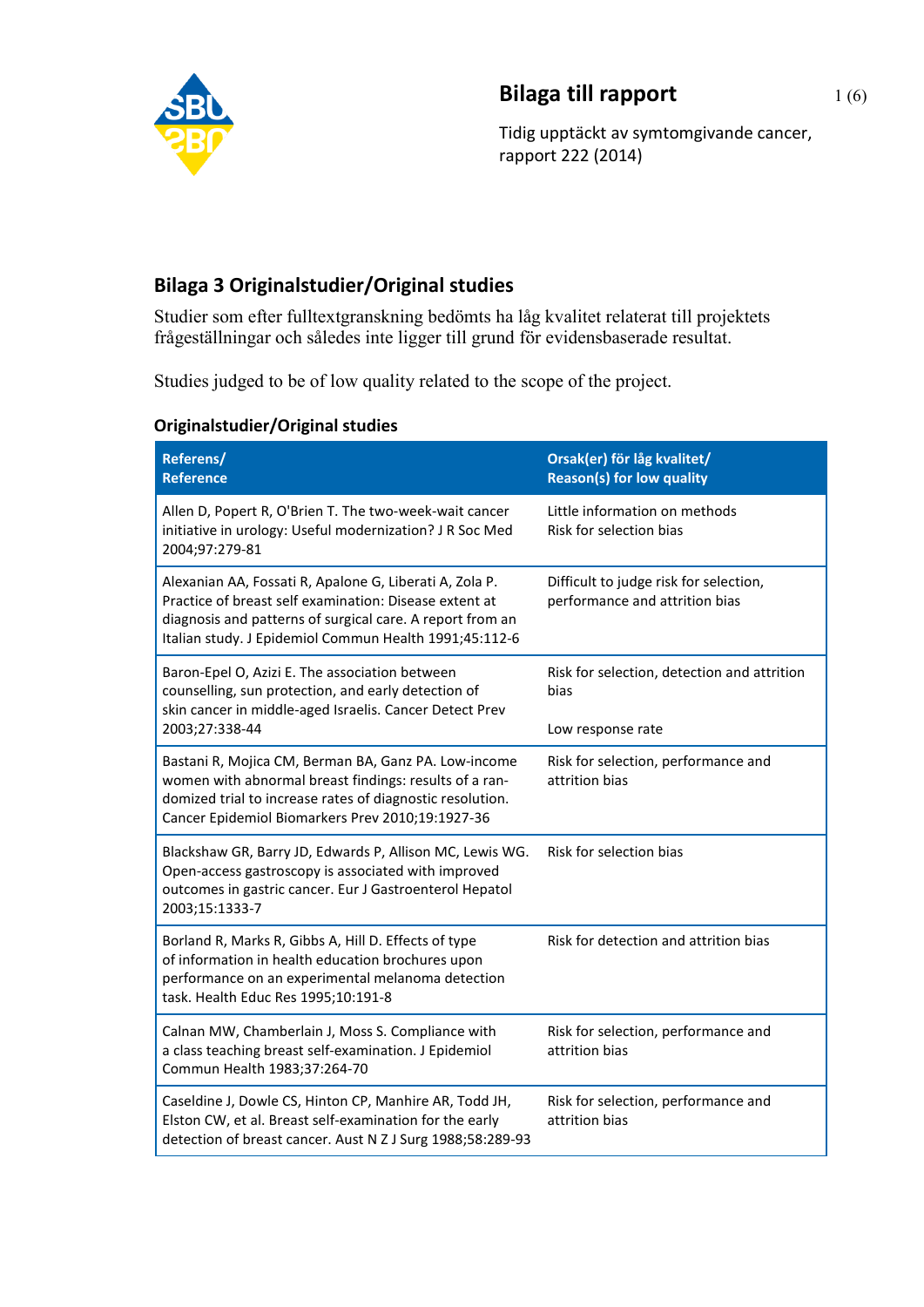| Referens/<br><b>Reference</b>                                                                                                                                               | Orsak(er) för låg kvalitet/<br><b>Reason(s) for low quality</b>    |
|-----------------------------------------------------------------------------------------------------------------------------------------------------------------------------|--------------------------------------------------------------------|
| Chohan DP, Goodwin K, Wilkinson S, Miller R, Hall NR.<br>How has the 'two-week wait' rule affected the<br>presentation of colorectal cancer? Colorectal Dis<br>2005;7:450-3 | Unclear selection of study population                              |
|                                                                                                                                                                             | Risk for detection and attrition bias                              |
| Cochrane RA, Davies EL, Singhal H, Sweetland HM,<br>Webster DJ, Monypenny IJ, et al. The National Breast                                                                    | Unclear selection                                                  |
| Referral Guidelines have cut down inappropriate referrals<br>in the under 50s. Eur J Surg Oncol 1999;25:251-4                                                               | Risk for performance detection<br>and attrition bias               |
| Damery S, Ryan R, Wilson S, Ismail T, Hobbs R, Improving<br>Colorectal Outcomes G. Iron deficiency anaemia and                                                              | Risk for selection and attrition bias                              |
| delayed diagnosis of colorectal cancer: a retrospective<br>cohort study. Colorectal Dis 2011;13:e53-60                                                                      | Few cases                                                          |
| Davis AJM, Bowman D, Shepherd HA. Patients referred<br>from primary care with iron-deficiency anaemia: Analysis                                                             | Little information on methods - difficult<br>to judge risk of bias |
| of a nurse-led service. An improvement for both doctor<br>and patient? Qual Primary Care 2004;12:129-35                                                                     |                                                                    |
| Dawson C, Armstrong MWJ, Michaels J, Faber RG. Breast<br>disease and the general surgeon. II. Effect of audit on the                                                        | Unclear selection of study population                              |
| referral of patients with breast problems. Ann R Coll Surg<br>Engl 1993;75:83-6                                                                                             |                                                                    |
| de Gannes GC, Ip JL, Martinka M, Crawford RI, Rivers JK.<br>Early detection of skin cancer by family physicians: a pilot                                                    | Risk for selection and attrition bias                              |
| project. J Cut Med Surg 2004;8:103-9                                                                                                                                        | Few cases                                                          |
| Debnath D, Dielehner N, Gunning KA. Guidelines,<br>compliance, and effectiveness: a 12 months' audit in                                                                     | Risk for selection bias                                            |
| an acute district general healthcare trust on the two<br>week rule for suspected colorectal cancer. Postgrad<br>Med J 2002;78:748-51                                        | No control                                                         |
| Diz Dios P, Padron Gonzalez N, Seoane Leston J,                                                                                                                             | Risk for selection, and attrition bias                             |
| Tomas Carmona I, Limeres Posse J, Varela-Centelles P.<br>"Scheduling delay" in oral cancer diagnosis: a new                                                                 |                                                                    |
| protagonist. Oral Oncol 2005;41:142-6                                                                                                                                       |                                                                    |
| Eccersley AJ, Wilson EM, Makris A, Novell JR. Referral<br>guidelines for colorectal cancer--do they work? Ann R Coll<br>Surg Engl 2003;85:107-10                            | Risk for detection bias                                            |
| Elloy M, Jarvis S, Davis A. A strategy to overcome the                                                                                                                      | Risk for selection bias                                            |
| radiology lottery in the staging of head and neck cancer:<br>an aid to attaining the 30-day rule. Ann R Coll Surg Engl<br>2009;91:74-6                                      | Few cases                                                          |
| Flashman K, O'Leary DP, Senapati A, Thompson MR.<br>The Department of Health's "two week standard"<br>for bowel cancer: is it working? Gut 2004;53:387-91                   | Risk for detection bias                                            |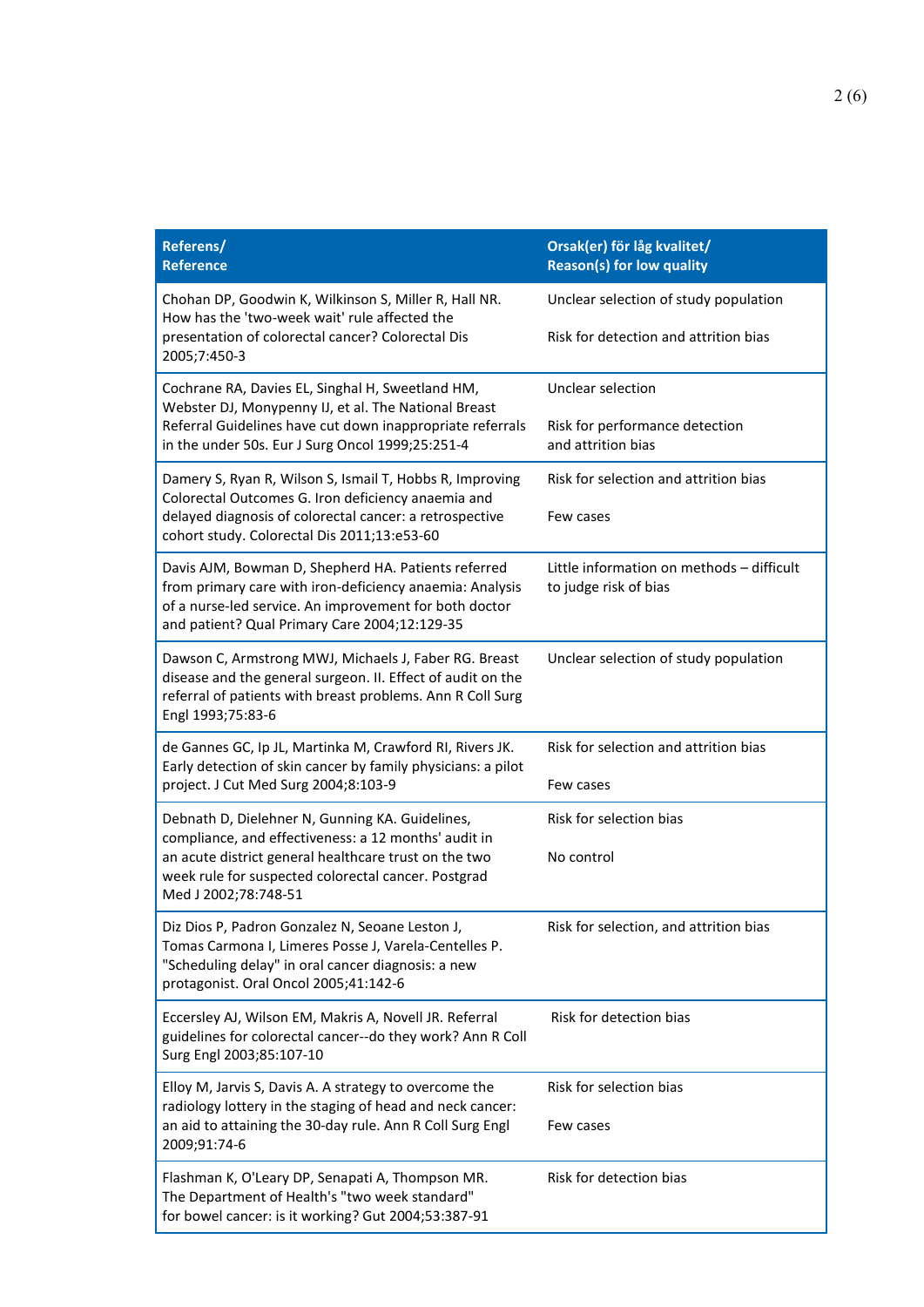| Referens/<br><b>Reference</b>                                                                                                                                                                                                                                 | Orsak(er) för låg kvalitet/<br><b>Reason(s) for low quality</b>                        |
|---------------------------------------------------------------------------------------------------------------------------------------------------------------------------------------------------------------------------------------------------------------|----------------------------------------------------------------------------------------|
| Foster RS, Jr., Costanza MC. Breast self-examination<br>practices and breast cancer survival. Cancer 1984;53:<br>999-1005                                                                                                                                     | Risk for selection and performance bias<br>Unclear declaration of conflict of interest |
| Funke L, Krause-Bergmann B, Pabst R, Nave H. Prospective<br>analysis of the long-term effect of teaching breast self-<br>examination and breast awareness. Eur J Cancer Care<br>(Engl) 2008;17:477-82                                                         | Risk for selection, and attrition bias                                                 |
| Girgis A, Sanson-Fisher RW, Howe C, Raffan B. A skin<br>cancer training programme: evaluation of a postgraduate<br>training for family doctors. Med Educ 1995;29:364-71                                                                                       | Risk for selection, performance and<br>detection bias                                  |
| Hammond TM, Fountain G, Cuthill V, Williams J, Porrett<br>TR, Lunniss PJ. Straight to test. Results of a pilot study in<br>a hospital serving an inner city population. Colorectal Dis<br>2008;10:569-76                                                      | Small study<br>Few cases                                                               |
| Hemingway DM, Jameson J, Kelly MJ, Leicester Colorectal<br>Specialist Interest Group Project Steering C. Straight to<br>test: introduction of a city-wide protocol driven investiga-<br>tion of suspected colorectal cancer. Colorectal Dis 2006;<br>8:289-95 | Risk for detection and reporting bias                                                  |
| Irving MJ, Lamb PJ, Irving RJ, Raimes SA. Speeding up<br>the diagnosis of oesophago-gastric cancer. Nurs Times<br>2002;98:35-7                                                                                                                                | Risk for detection and attrition bias<br>Small study, risk for low precision           |
| Jiwa M, Hamilton W. Referral of suspected colorectal<br>cancer: have guidelines made a difference? Br J Gen Pract<br>2004;54:608-10                                                                                                                           | Risk for detection and attrition bias<br>Small study, risk for low precision           |
| Katmawi-Sabbagh S, Hussain T, Al-Sudani M, England R,                                                                                                                                                                                                         | Unclear selection of study population                                                  |
| Khan Z. The role of the one stop hematuria clinic in<br>reducing time to diagnosis and treatment of urological<br>cancers. Minerva Urol Nefrol 2010;62:331-2                                                                                                  | Risk for detection bias                                                                |
| Khawaja AR, Allan SM. Has the breast cancer 'two week<br>wait' guarantee for assessment made any difference?<br>Eur J Surg Oncol 2000;26:536-9                                                                                                                | Unclear selection of study population                                                  |
|                                                                                                                                                                                                                                                               | Risk for detection bias                                                                |
| Leung E, Grainger J, Bandla N, Wong L. The effectiveness<br>of the '2-week wait' referral service for colorectal cancer.<br>Int J Clin Pract 2010;64:1671-4                                                                                                   | Risk for selection and detection bias                                                  |
| Lo DS, Zeldin RA, Skrastins R, Fraser IM, Newman H,<br>Monavvari A, et al. Time to treat: A system redesign<br>focusing on decreasing the time from suspicion of lung<br>cancer to diagnosis. J Thoracic Oncology 2007;2:1001-6                               | Risk for selection and detection bias<br>Unclear declaration of conflict of interest   |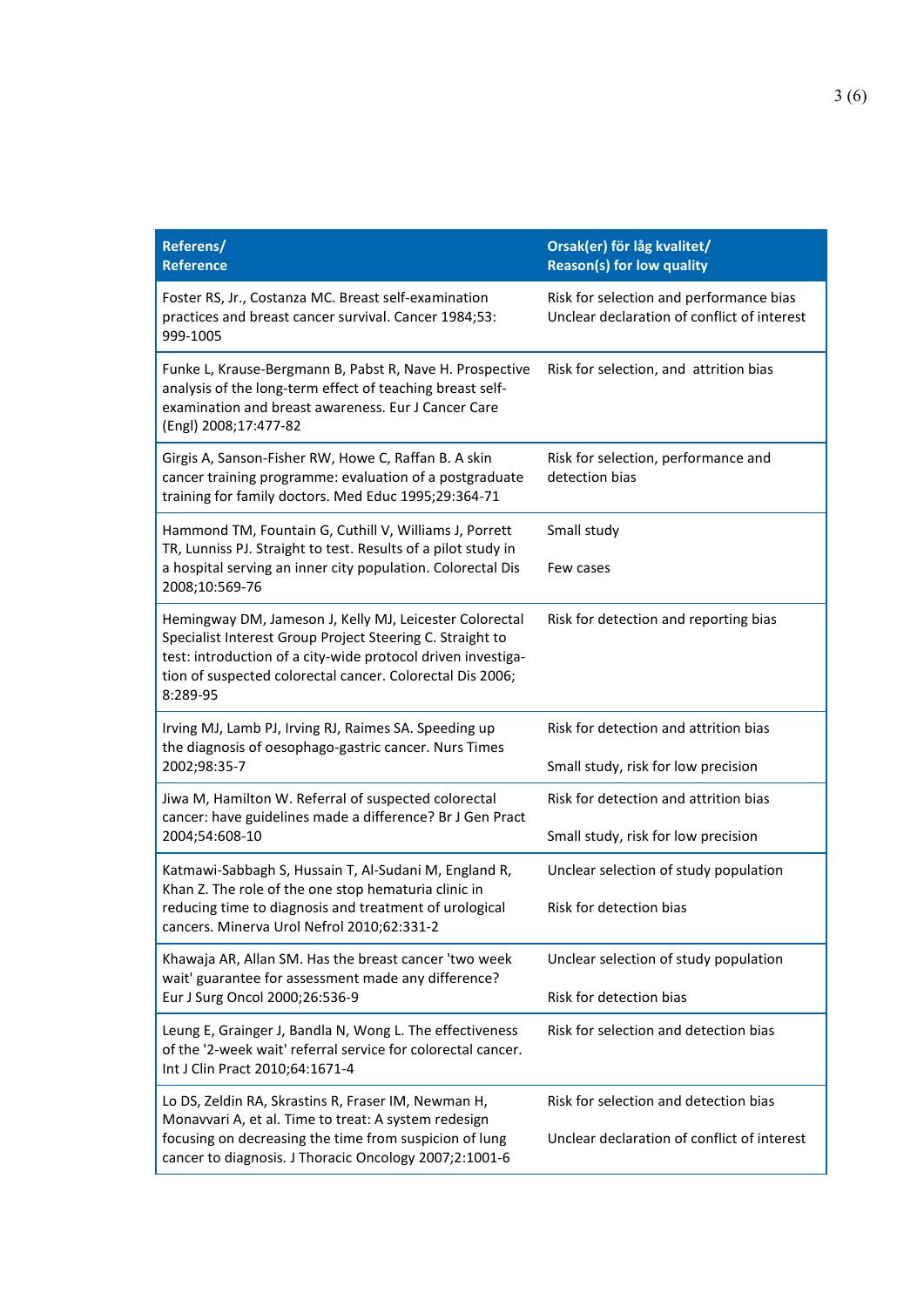| Referens/<br><b>Reference</b>                                                                                                                                                                                                                                                                                          | Orsak(er) för låg kvalitet/<br><b>Reason(s) for low quality</b>                                |
|------------------------------------------------------------------------------------------------------------------------------------------------------------------------------------------------------------------------------------------------------------------------------------------------------------------------|------------------------------------------------------------------------------------------------|
| Lyon D, Knowles J, Slater B, Kennedy R. Improving the<br>early presentation of cancer symptoms in disadvantaged<br>communities: Putting local people in control. Br J Cancer<br>2009;101:S49-S54                                                                                                                       | Unclear selection of study population                                                          |
|                                                                                                                                                                                                                                                                                                                        | Risk for detection and attrition bias                                                          |
| MacKie RM, Bray CA, Leman JA. Effect of public education<br>aimed at early diagnosis of malignant melanoma: cohort<br>comparison study. BMJ 2003;326:367                                                                                                                                                               | Risk for performance and detection bias<br>Partly published in Doherty & MacKie<br>(ref no 68) |
| Mansson J, Marklund B, Bengtsson C, Fridlund B. Evalua-<br>tion of an educational programme for the early detection<br>of cancer. Patient Educ Couns 1999;37:231-42                                                                                                                                                    | Risk for selection and detection bias<br>Few cases                                             |
| Mant D, Vessey MP, Neil A, McPherson K, Jones L.<br>Breast self-examination and breast cancer stage at                                                                                                                                                                                                                 | Unclear selection of study population                                                          |
| diagnosis. Br J Cancer 1987;55:207-11                                                                                                                                                                                                                                                                                  | Unclear intervention                                                                           |
| Martin CK, Richardson LC, Berkman ND, Kuo TM, Yuen AN,<br>Benard VB. Impact of the 2002 American society for<br>colposcopy and cervical pathology guidelines on cervical<br>cancer diagnosis in a geographically diverse population of<br>commercially insured women, 1999-2004. J Low Gen Tract<br>Dis 2011;15:25-32  | Risk for selection, detection and attrition<br>bias                                            |
| Maruthachalam K, Stoker E, Chaudhri S, Noblett S,<br>Horgan AF. Evolution of the two-week rule pathway--<br>direct access colonoscopy vs outpatient appointments:<br>one year's experience and patient satisfaction survey.<br>Colorectal Dis 2005;7:480-5                                                             | Risk for selection and detection bias                                                          |
| McNally OM, Wareham V, Flemming DJ, Cruickshank ME,<br>Parkin DE. The impact of the introduction of a fast track<br>clinic on ovarian cancer referral patterns. Eur J Cancer<br>Care (Engl) 2003;12:327-30                                                                                                             | Few cases - low precision                                                                      |
| Morrison J, Gillespie S, MacKenzie IZ. 'Two week wait'<br>standards for suspected gynaecological malignancy.<br>On target, but missing the point? J Br Menopause Soc<br>2003;9:170-2                                                                                                                                   | Risk for selection and attrition bias                                                          |
| Morton CA, Downie F, Auld S, Smith B, van der Pol M,<br>Baughan P, et al. Community photo-triage for skin cancer<br>referrals: an aid to service delivery. Clin Exp Dermatol<br>2011;36:248-54                                                                                                                         | Risk for selection, detection, and attrition<br>bias                                           |
| Murray PV, O'Brien ME, Sayer R, Cooke N, Knowles G,<br>Miller AC, et al. The pathway study: results of a pilot<br>feasibility study in patients suspected of having lung<br>carcinoma investigated in a conventional chest clinic<br>setting compared to a centralised two-stop pathway.<br>Lung Cancer 2003;42:283-90 | Unclear selection of study population<br>Risk for performance and detection bias               |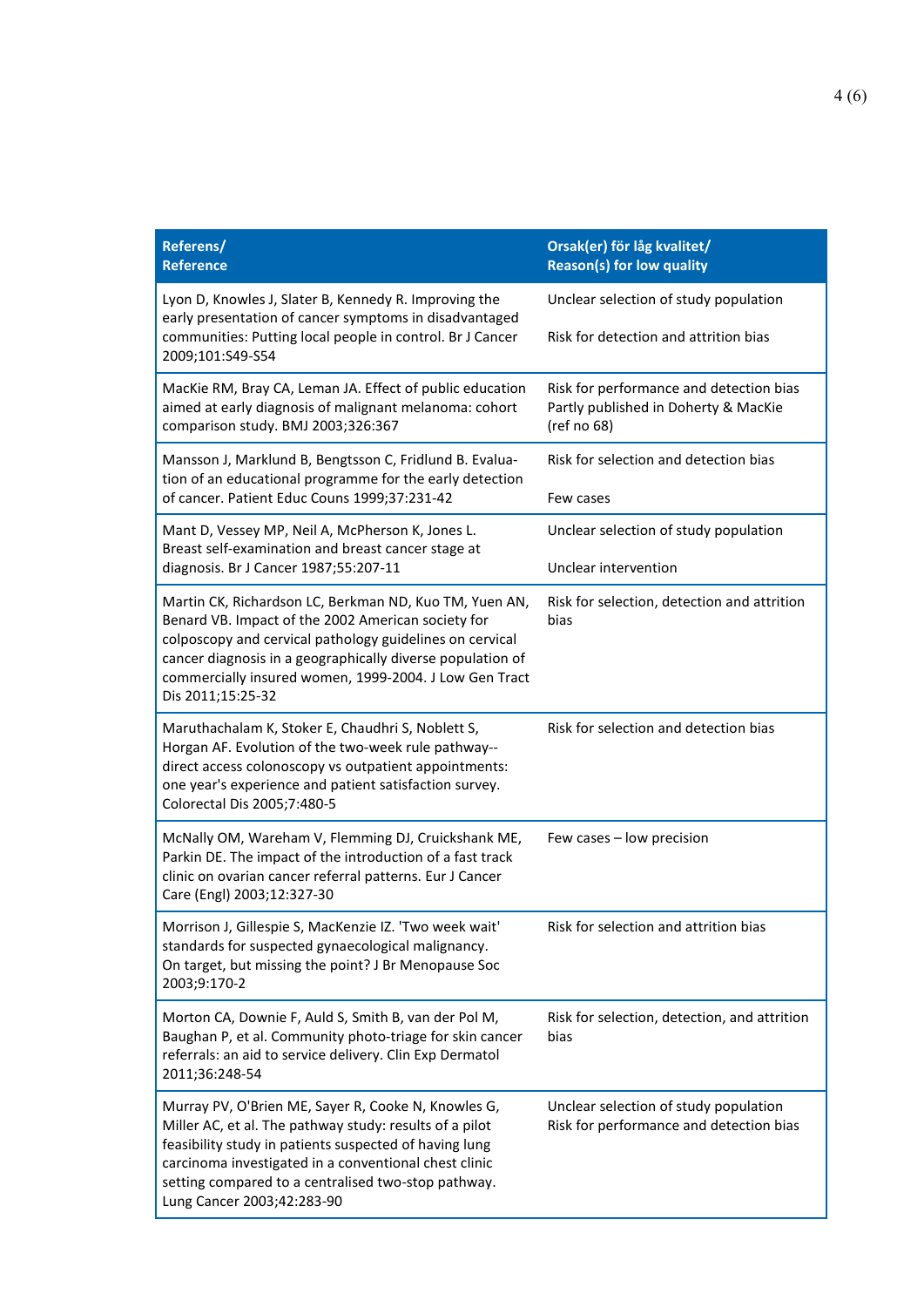| Referens/<br><b>Reference</b>                                                                                                                                                                   | Orsak(er) för låg kvalitet/<br><b>Reason(s) for low quality</b>                      |
|-------------------------------------------------------------------------------------------------------------------------------------------------------------------------------------------------|--------------------------------------------------------------------------------------|
| Neary M, Lowery AJ, Conghaile AO, Pervaz M, Kerin MJ,<br>Sweeney KJ. NCCP breast cancer referral guidelines are<br>breast cancer patients Prioritised? Irish Med J 2011;                        | Risk for selection and attrition bias                                                |
|                                                                                                                                                                                                 | Rather few cases                                                                     |
| 104:39-41                                                                                                                                                                                       | Unclear declaration of conflict of interest                                          |
| Pacifico MD, Grover R, Sanders R. Use of an early-<br>detection strategy to improve disease control in<br>melanoma patients. Br J Plast Surg 2004;57:105-11                                     | Risk for selection and detection bias<br>Unclear declaration of conflict of interest |
| Pacifico MD, Pearl RA, Grover R. The UK government<br>two-week rule and its impact on melanoma prognosis:<br>An evidence-based study. Ann R Coll Surg Engl 2007;<br>89:609-15                   | Risk for selection bias                                                              |
| Papas RK, Logan HL, Tomar SL. Effectiveness of a<br>community-based oral cancer awareness campaign<br>(United States). Cancer Causes Control 2004;15:121-31                                     | Risk for selection, detection and attrition<br>bias                                  |
| Pengiran Tengah DS, Byrne PO, Wills AJ. Urgent 2-week<br>referrals for CNS/brain tumours: a retrospective audit.<br>Clin Oncol (R Coll Radiol) 2003;15:7-9                                      | Few patients in 2WW, risk for low<br>precision                                       |
| Philip J, Harris WG, Flaherty C, Joslin CA, Rustage JH,<br>Wijesinghe DP. Breast self-examination: clinical results<br>from a population-based prospective study. Br J Cancer<br>1984;50:7-12   | Risk for detection and attrition bias                                                |
| Rao GN, Basnyat P, Taffinder N, Hudson C, Insall R.<br>Reducing surgical outpatient waiting is not the solution<br>to meeting the 2005 colorectal cancer target. Colorectal<br>Dis 2006;8:135-9 | Risk for selection and attrition bias                                                |
| Rochester M, Scurrell S, Parry JRW. Prospective evaluation<br>of a novel one-stop testicular clinic. Ann Royal Coll Surg<br>Engl 2008;90:565-70                                                 | Risk for selection, performance and<br>attrition bias                                |
| Rossi CR, Vecchiato A, Bezze G, Mastrangelo G,<br>Montesco MC, Mocellin S, et al. Early detection of<br>melanoma: an educational campaign in Padova, Italy.<br>Melanoma Res 2000;10:181-7       | Risk for selection bias                                                              |
|                                                                                                                                                                                                 | Relatively small number                                                              |
| Salih A, Webb WM, Bates T. Does open-access<br>mammography and ultrasound delay the diagnosis                                                                                                   | Unclear selection of study population                                                |
| of breast cancer? Breast 1999;8:129-32                                                                                                                                                          | Risk for detection bias                                                              |
| Sascha Dua R, Brown VSF, Loukogeorgakis SP, Kallis G,<br>Meleagros L. The two-week rule in colorectal cancer.<br>Can it deliver its promise? International Journal of<br>Surgery 2009;7:521-5   | Risk for selection and attrition bias                                                |